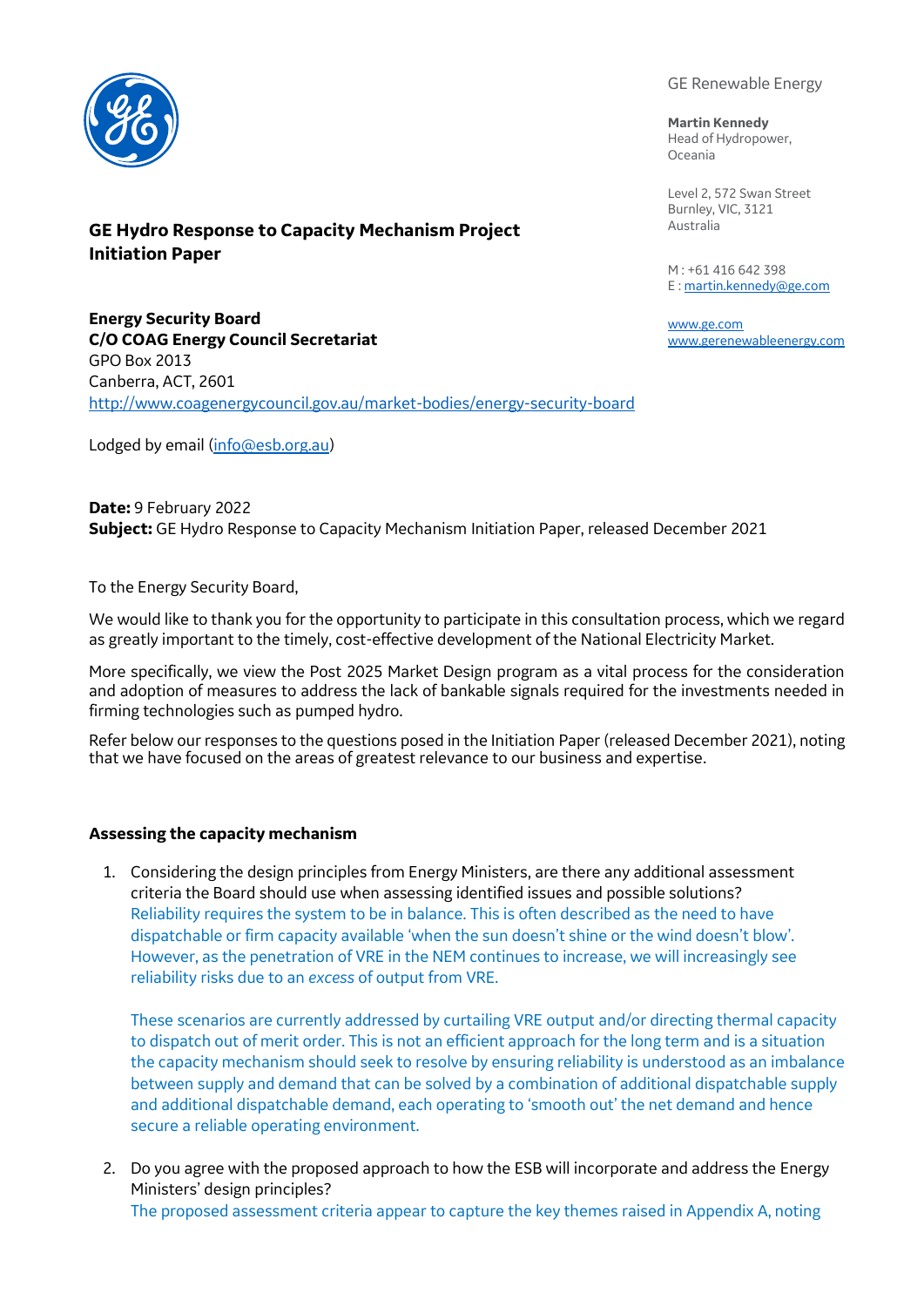

that additional thought should be given to the implementation of the first assessment criteria in line with our comments above.

### **Approach to design**

3. Are there specific design choices from international capacity markets the ESB should explore in a NEM context?

The approach described makes sense – i.e. exploring different schemes around the world and then combining the elements of these that best suit the Australian context.

- 4. Are there other international examples of valuing capacity that the ESB should consider? None noted.
- 5. What design choices do stakeholders consider would work well for the NEM? In general, one would expect a centralised approach to work best for the NEM.

Firstly, requiring each participant to forecast and procure their own firming capacity would lead to over-procurement as it would fail to capture the diversification benefits associated with different participants' having different demand and VRE output profiles. Undertaking the analysis at a centralised/aggregated level would necessarily allow optimisation in a more holistic manner, and hence a more cost-effective solution.

Secondly, as reliability is a systemic challenge, there is a risk in decentralised models of the errors or oversimplifications of a small number of participants undermining the reliability of the overall system. A suitably robust, conservative, centralised approach would avoid this risk.

Thirdly, a decentralised approach to forecasting and/or procurement necessarily shifts these tasks from a central authority (presumably AEMO) to many individual participants. Not only does this preclude the economies of scale associated with a single party doing the task, but it creates additional cost and compliance risk for participants that would disproportionately impact smaller players, hence risking greater concentration of market power.

6. Are there design choices from these international examples that stakeholders consider will not work well in the context of the NEM? Refer #5 above.

#### **Core design areas for any mechanism that explicitly values capacity**

7. Do you have any views on whether there are other design areas the ESB will need to consider in the design of a capacity mechanism?

As noted above, the estimation of 'capacity supply' needs to reflect the need to keep the system in balance and the fact this can be done by affecting either the demand or supply side of the electricity system depending on the level of net demand at any given time.

It should not be understood as simply and purely an estimate of peaking capacity, as this would entail a more costly and less flexible outcome for consumers and the market. Consider that 1GW of long duration storage can provide 2GW of ramping by switching between charging (-1GW) and discharging (+1GW) across the ramping period, while 1GW of peaking capacity is able to provide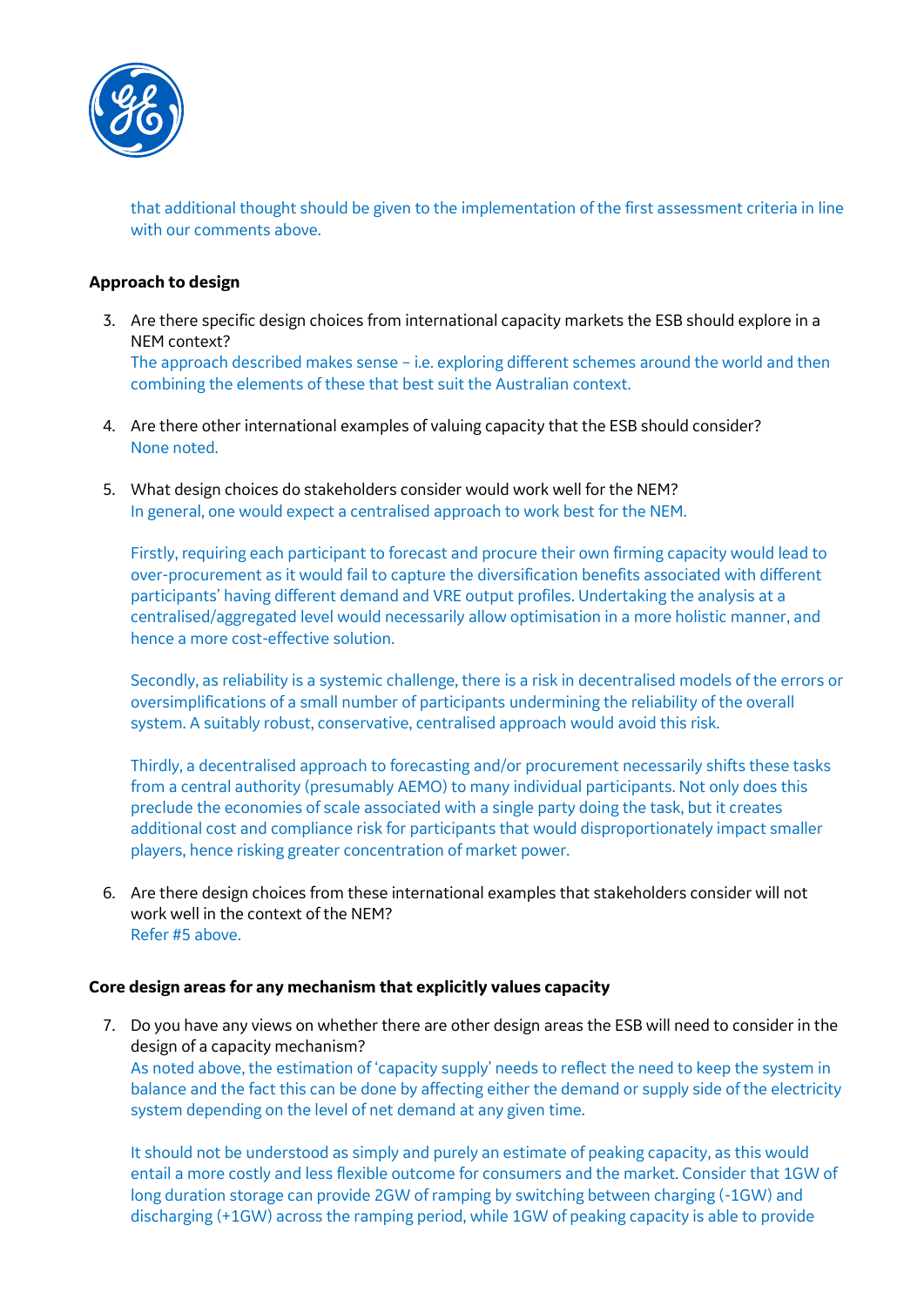

# only 1GW of ramping.

- 8. Has the ESB accurately reflected the trade-offs to be considered for each core design area? No comment.
- 9. Do stakeholders have views on the definition of reliability at risk periods? It makes sense to reward capacity most for being available when it is most needed. We note the capacity mechanism is intended to be additive to the underlying energy market, which already provides near-term incentives (in the form of high prices) for units to generate (and likewise incentives in the form of low prices for storage to charge).

In this respect, focusing the capacity mechanism on 'reliability at risk' periods that energy prices may not be well-suited to address makes sense. For instance, >8-hr periods of above-average gross demand in the case of VRE and >8-hr periods of imbalance in the net demand in the case of storage.

In defining 'reliability at risk periods', reliability must be understood in relation to the balance between supply and demand at any given moment. In this way, 'reliability at risk periods' should be understood as periods in which this balance is at risk due to either *'the sun not shining or the wind not blowing'*, or *'the sun shining too brightly, and the wind blowing too strongly'*. In both cases, an imbalance arises between supply and demand that threatens reliability and a correct definition of 'reliability at risk periods' should allow for this.

# 10. Which of the above derating methods would work best and why?

For wind and solar, a third option could be to undertake both analyses and then pick the one yielding the higher number. This would lead to a lower risk of reliability problems as it would always take the more conservative of the two outcomes. It would create a higher risk of over-procurement of capacity, however this risk could be mitigated if the analysis was done in a centralised manner, due to the diversification benefits associated with different VRE projects in different locations being imperfectly correlated.

For storage, the approach described makes sense, noting the need to consider reliability across multiple time horizons, as described in 5.1.1. For instance, the diurnal profile of wind and solar are such that a 4-hour storage duration would be insufficient to address the first of the three time horizons outlined, as the expected future capacity of VRE will create frequent low-load periods extending to 10 hours and beyond. Likewise, such a short duration is clearly not sufficient to address the third 'prolonged renewables drought' time horizon (as noted in the initiation paper).

11. Are there any other issues the ESB needs to consider when developing the approach to defining capacity?

Refer comments above in relation to the definition of reliability.

12. In the context of the NEM, what do you consider to be the main advantages and disadvantages of the three options outlined above?

As mentioned above, requiring each participant to forecast their own firming capacity would lead to over-procurement of firming as it would fail to capture the imperfect correlation between the VRE (and demand profiles) of the different participants, and hence the 'diversification benefit' this imperfect correlation would bring. Undertaking the analysis at a centralised/aggregated level would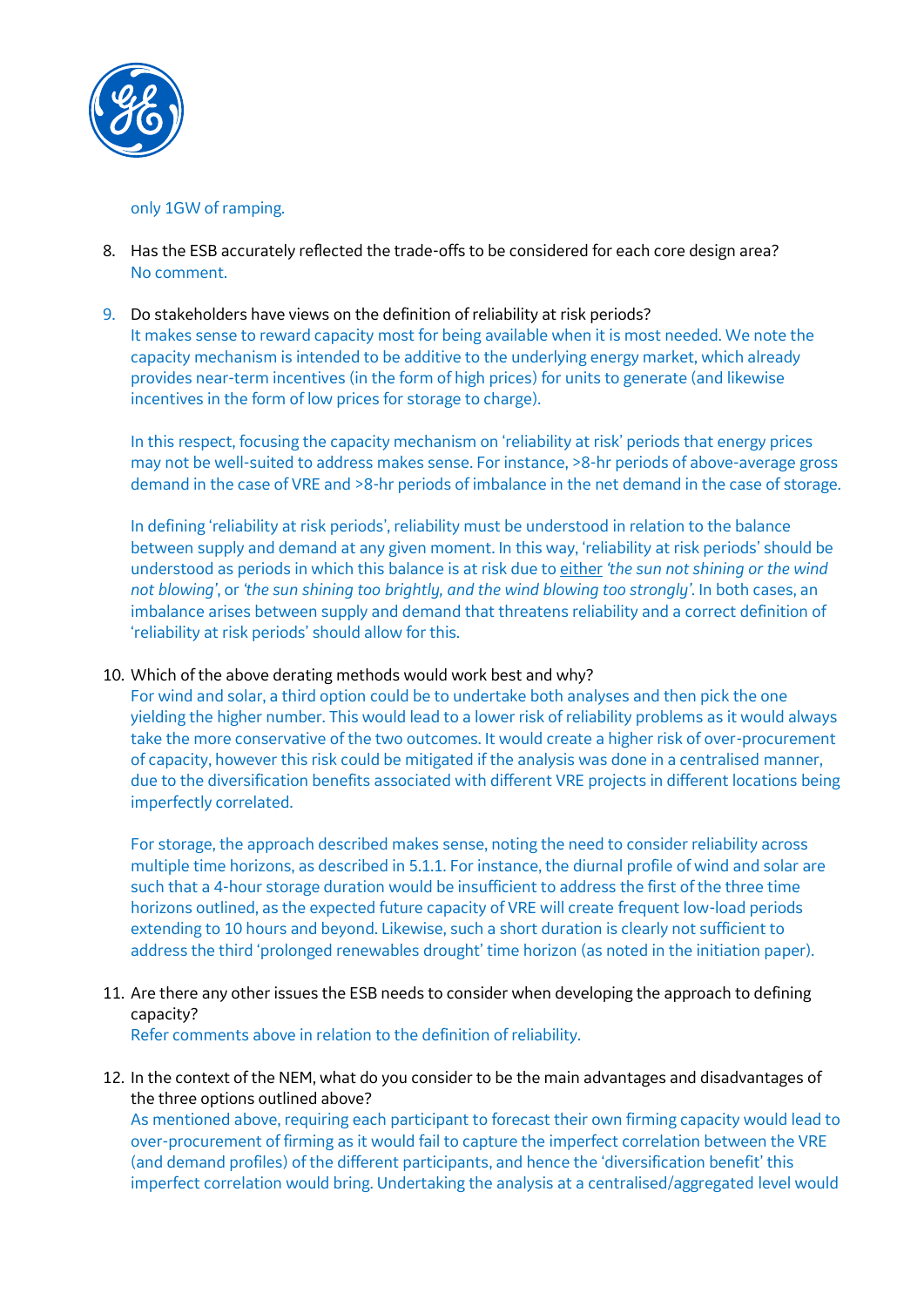

allow for a more efficient and cost-effective outcome.

13. Which of the procurement approaches is best suited to the NEM and why? As mentioned above, reliability is a systemic challenge, hence there is a risk in decentralised models of the errors or oversimplifications of a small number of participants undermining the reliability of the overall system. A suitably robust, conservative, centralised approach would avoid this risk.

Likewise, a decentralised approach to forecasting and/or procurement necessarily shifts these tasks from a central authority (presumably AEMO) to many individual participants. Not only does this preclude the economies of scale associated with a single party doing the task, but it creates additional cost and compliance risk for participants that would disproportionately impact smaller players, hence risking greater concentration of market power.

- 14. Which of the options outlined above can be expected to work best in the context of the NEM? A priori, a centralised approach to forecasting and procurement would appear most likely to yield the required reliability outcomes at the lowest cost.
- 15. Are there any other issues the ESB needs to consider when developing the approach to transmission constraints and interconnectors? As storage assets tend to operate counter to VRE (i.e. charging when VRE is generating at its highest levels and then discharging when VRE is not generating at all), their operation is likely to reduce constraints and congestion in the network. As such the transmission approach used in the capacity mechanism should reward them for this behaviour.
- 16. Are there any suggestions for other ways that market power could be mitigated? As noted above, centralised approaches to procurement and forecasting would appear to reduce the burden on smaller participants, avoiding the potential concentration of market power that could accompany decentralised approaches.
- 17. What kinds of market power issues are likely to be of the greatest concern? A centralised approach to procurement would allow each project to compete on its own merits, with the best projects being selected on the basis of system-level optimisation, regardless of whether the proponents of those projects are major or minor players in the market.
- 18. Are there any other issues the ESB needs to consider when developing the approach to market power mitigation? None noted.
- 19. Which of the options for demand side incentives and compliance would work well, or not work well, and why? For the reasons noted above, a centralised approach to forecasting and procurement appears preferable, as such it makes sense to structure the incentives and compliance in a similar manner.
- 20. Which of the options for supply side incentives and compliance would work well, or not work well, and why? Supply side incentives linked to market outcomes appear to best align the cost of non-delivery incurred by the defaulting provider with the cost experienced by market participants. It also appears to align with the ESB's principle of integrating the capacity mechanism as much as possible with the